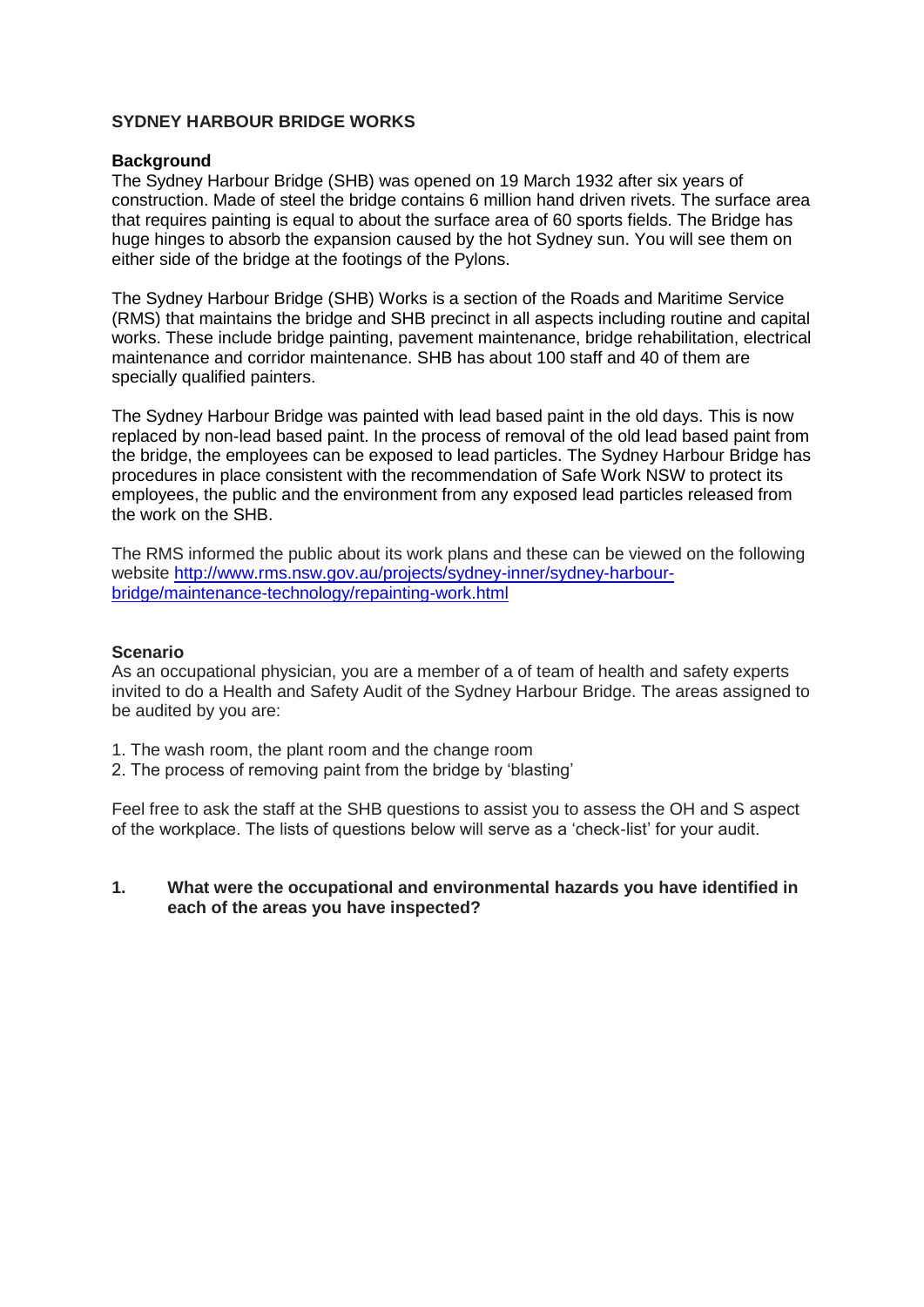**2. What health effects were associated with each of the hazards?**

**3. What measures were in place in the management of these hazards?**

**4. What procedure(s) is/are in place to monitor the effects of these hazards?**

**5. You have not sighted other aspects of work at the SHB such as the repair and maintenance of the Bridge (e.g. road surfaces, railway tracks, the electrical works). What information would assist you to rank the hazards (e.g. order of severity) in this workplace?**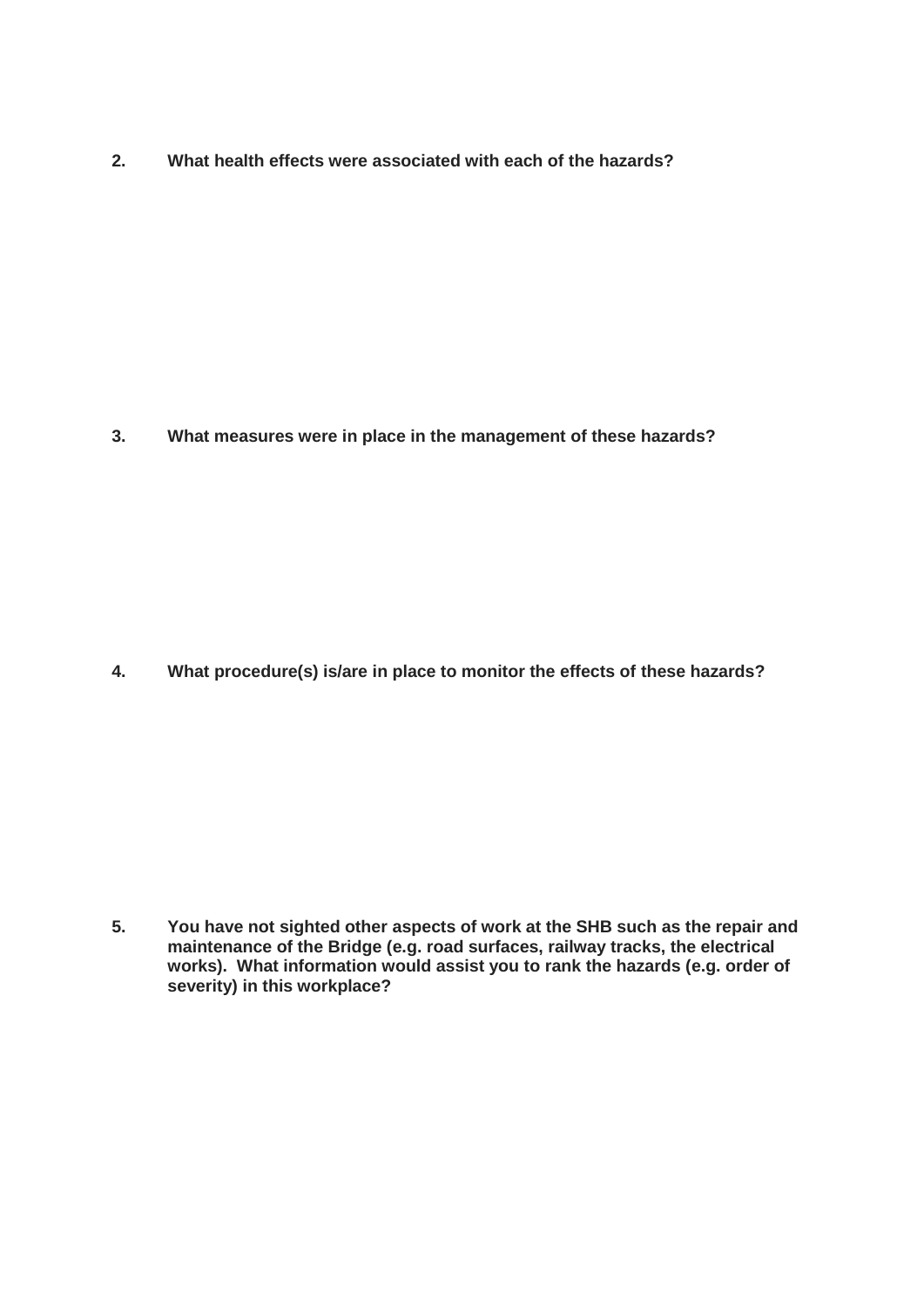**6. What procedures are in place in the management of employees adversely affected by the hazards?**

**7. List the legislations associated with the work areas you have reviewed?**

**8. Is there Pre-Placement Medical examination in the employment of staff working at the SHB?** (please refer to "Safe Work Australia Guide – Hazardous Chemicals requiring heath monitoring"**).**

### **References**

- Safe Work Australia Guide Hazardous Chemicals requiring heath monitoring) attached
- NHMRC Managing Individual Exposure to Lead in Australia A Guide for Health Practitioners, April 20016 - attached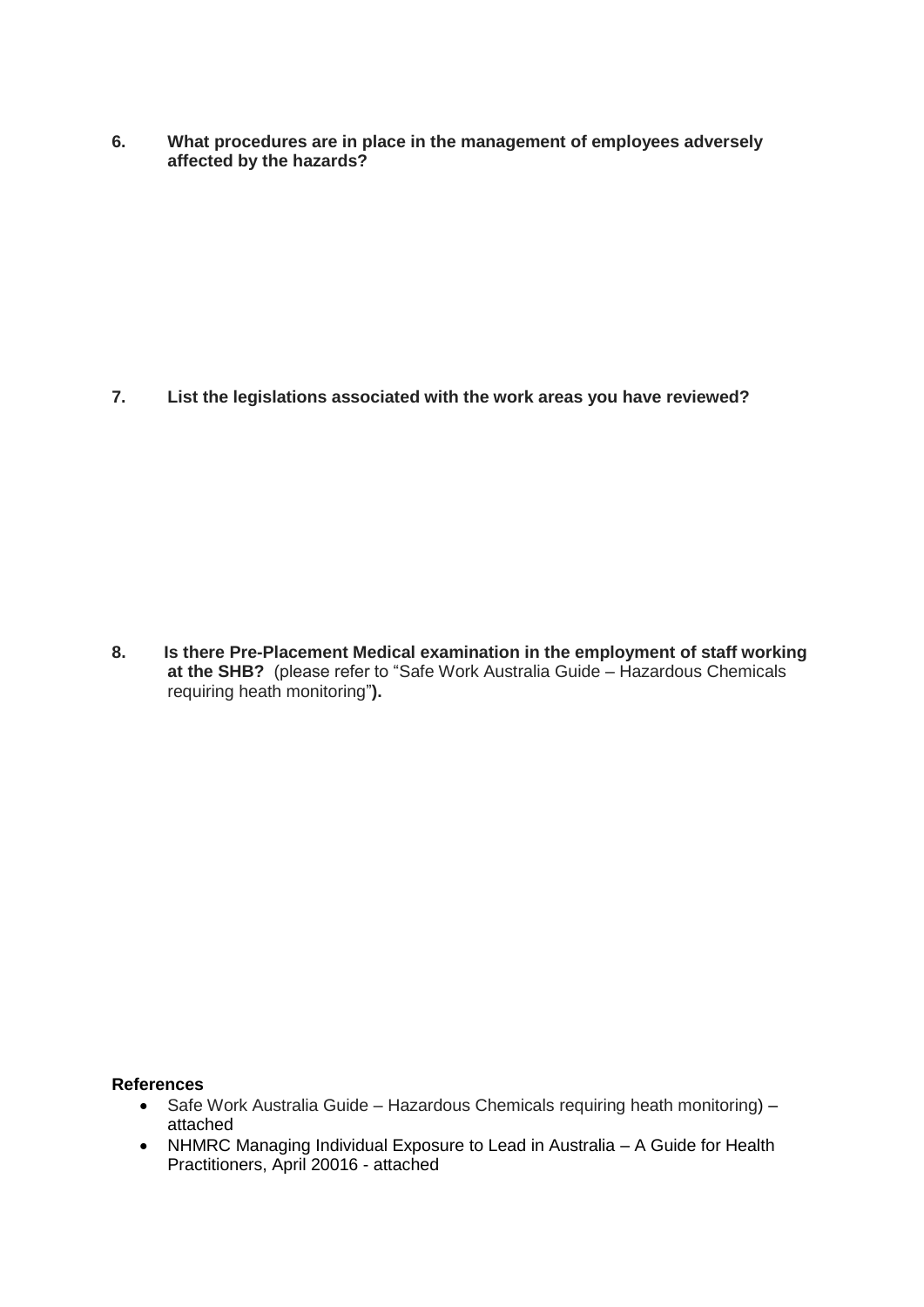### **BOTANY INDUSTRIAL PARK**

#### **Background**

Qenos is Australia's exclusive manufacturer of polyethylene and a supplier of the diverse range of specialty polymers. These are used in a variety of local industries including food and beverage, mining and energy, construction, agriculture and water conservation. Raw materials such as ethane are piped from South Australia to the Botany site for local conversion into polyethylene. In NSW there are three main plants / sites – Olefines, Polythene and Site Utilities.

#### **Scenario**

You are the occupational physician providing consulting services to the site and have been requested by the SHE manager at Qenos to develop a health surveillance program for the Olefines plant employees. As part of this process you attend the Olefines plant to familiarise yourself with the hazards and controls on site.

#### **1. How would you identify the occupational health exposures at the Olefines plant?**

**2. Categorise the occupational health exposures at the Olefines plant and list the control measures identified at the workplace visit to address each occupational health exposure.**

**3. What other controls would be appropriate including health surveillance activities?**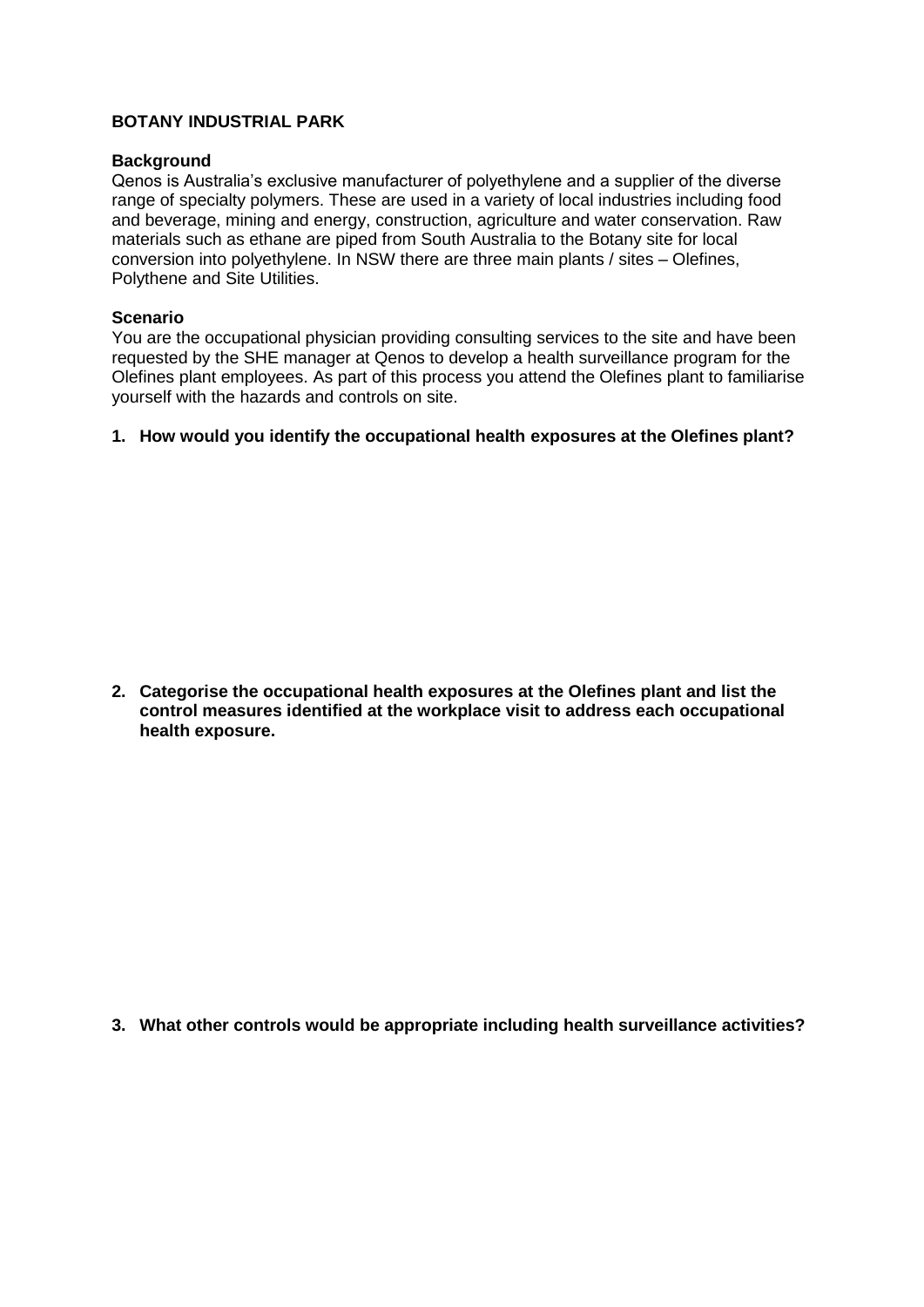**4. Who do you need to involve to develop and implement the new health surveillance program?**

**5. What legal considerations are required in the implementation of the program?**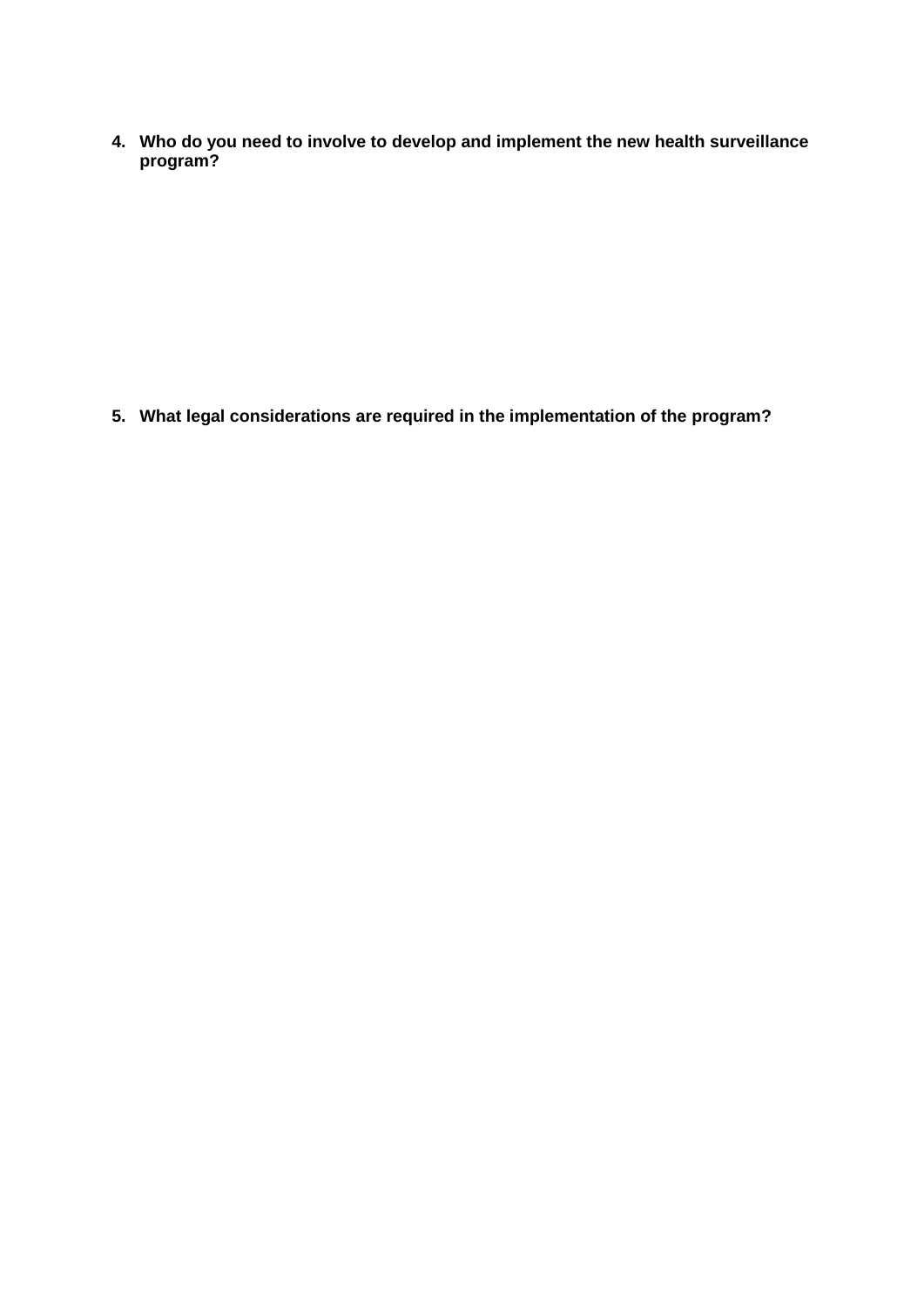### **HARBOUR CITY FERRIES (HCF)**

#### **Background**

HCF commenced on 28 July 2012 as the operator of Sydney Ferries on the behalf of the NSW Government (Transport for NSW and the NSW Minister for Transport) for a period of seven years.

Harbour City Ferries employs around 650 staff at any given time and operates 170,000 services per year throughout Sydney Harbour and its related waterways.

The maritime workers are categorised as:

- Masters
- Engineers
- General Purpose Hands

The Master is the captain of the vessel and is in charge of safely navigating the ferry to and from destinations. The work is mainly standing.

The Engineer is on board the vessel completing work in the wheelhouse as a lookout and stationed at back up controls, and also completes maintenance work on the vessel as required. This can involve climbing into confined spaces such as engine rooms and void spaces.

The General Purpose Hand (GPH or 'Deckhand') is in charge of safe passage on and off the ferry for the passengers and providing customer service. They are responsible for tying/ untying the vessel from wharves and using the gangway to allow passengers to get on and off.

The most physical role in nature is the General Purpose Hand role. A copy of the Task Analysis for the General Purpose Hand role is attached for your reference.

### **Scenario**

You provide occupational medical services to a number of companies. You have been approached by the Return to Work Specialist at Harbour City Ferries to advise on an appropriate process for fitness for duty examinations for employees. As part of this, you have been invited onto the site to familiarise yourself with the environment, requirements and hazards of the site.

Although pre-employment medical assessments are completed, there are currently no repeat fitness for duty assessments after commencing employment. Harbour City Ferries have concerns that in addition to the issue of the ageing workforce, some employees may have become deconditioned after commencing employment and may no longer be fit for duty. There are concerns that they may be at risk of injury.

**1. What are the main risks if Harbour City Ferries employees are not fit for duty? Consider the risks relating to the Master, Engineer and General Purpose Hand role.**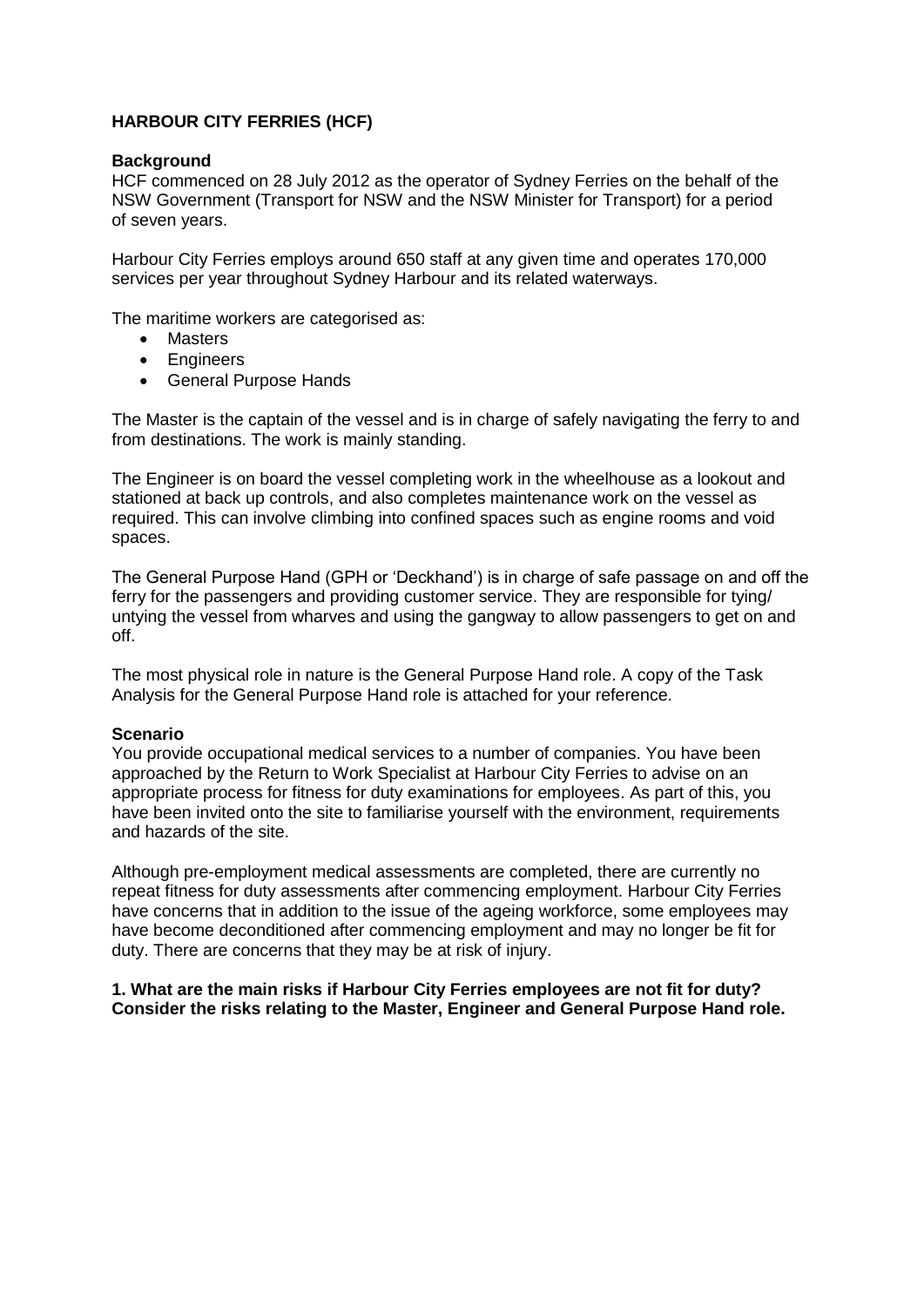**2. What advice would you give Harbour City Ferries about the benefits of implementing a fitness for duty examination process? Consider both the benefits for Harbour City Ferries and the employees.** 

**3. How often would you recommend that Harbour City Ferries conduct fitness for duty examinations after commencement of employment?** 

**4. Outline what you would recommend to be included in the fitness for duty examination for each role (Master, Engineer and General Purpose Hand)** 

**5. What legal and ethical considerations are required in the implementation of the new fitness for duty examination process?**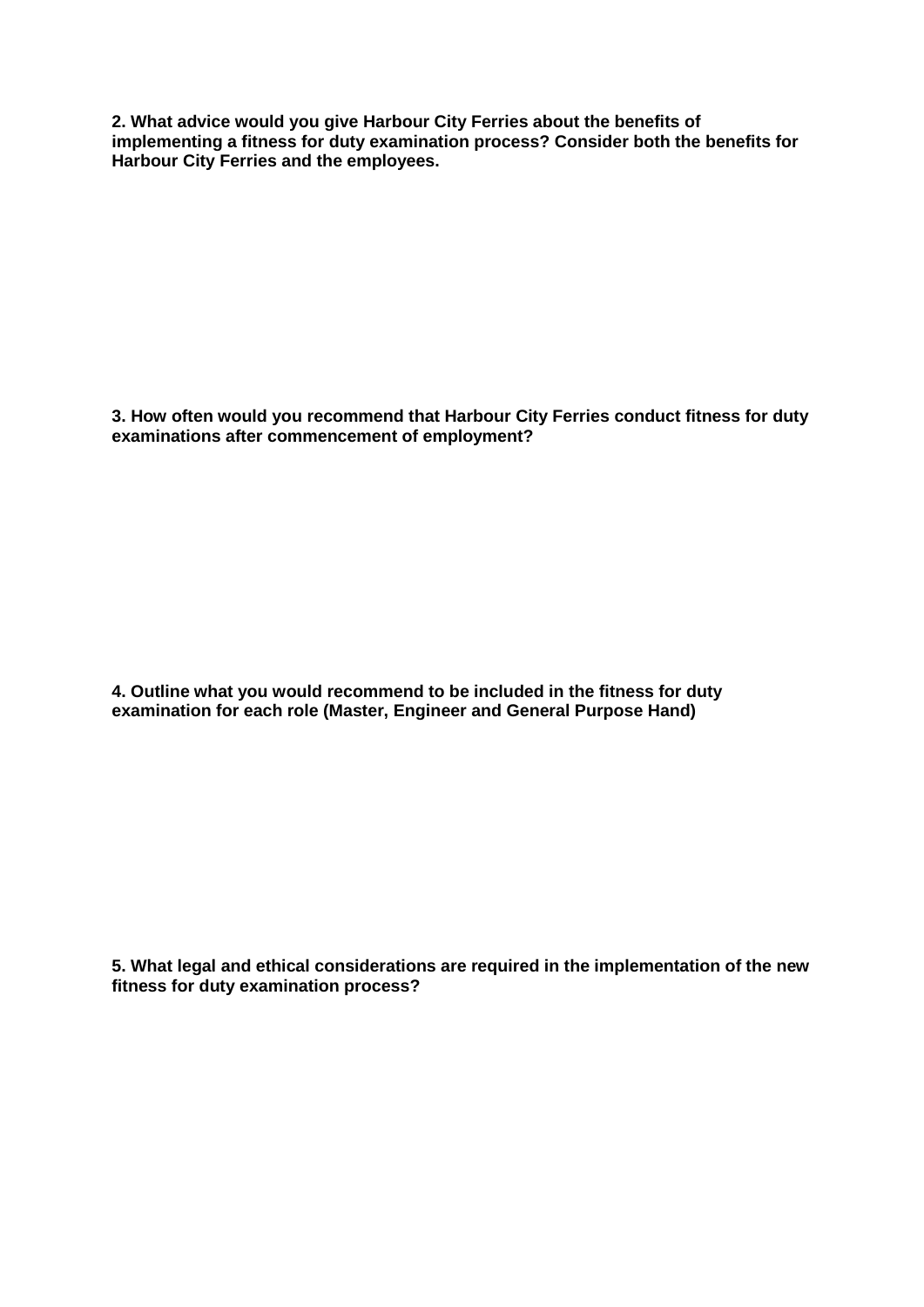#### **THE AUSTRALIAN NUCLEAR SCIENCE & TECHNOLOGY ORGANISATION (ANSTO)**

#### **Background**

The Australian Nuclear Science & Technology Organisation (ANSTO) is Australia's national nuclear organisation and the centre of Australian nuclear expertise. The Australian Nuclear Science and Technology Organisation Act 1987 prescribes its general purpose.

ANSTO operates four research facilities (The Bragg Institute, The Institute for Environmental Research (IER), The Institute of Materials Engineering (IME) and ANSTO Life Sciences), manufactures [radiopharmaceuticals,](https://en.wikipedia.org/wiki/Radiopharmaceuticals) performs commercial work such as silicon doping by [nuclear transmutation](https://en.wikipedia.org/wiki/Nuclear_transmutation) and also manages radioactive waste.

The ANSTO campus located at Lucas Heights is about 40km southwest of the Sydney CBD and spread over 70-hectares. ANSTO consists of more than 80 buildings including a motel, football fields, squash courts, a swimming pool and bush walking tracks. ANSTO employs more than 500 scientists, engineers and technicians and accommodates approximately 5000 national and international researchers each year.

#### **Scenario**

You are a new Occupational Physician contracted to implement a Pre-Placement Medical Assessment program at ANSTO. As part of this, you have been invited onto the site by the Occupational nurse at ANSTO to familiarise yourself with the environment, requirements, and hazards of the site.

**1. What occupational and environmental hazards do you identify on this unique work site?**

**2. What control measures did you observe?**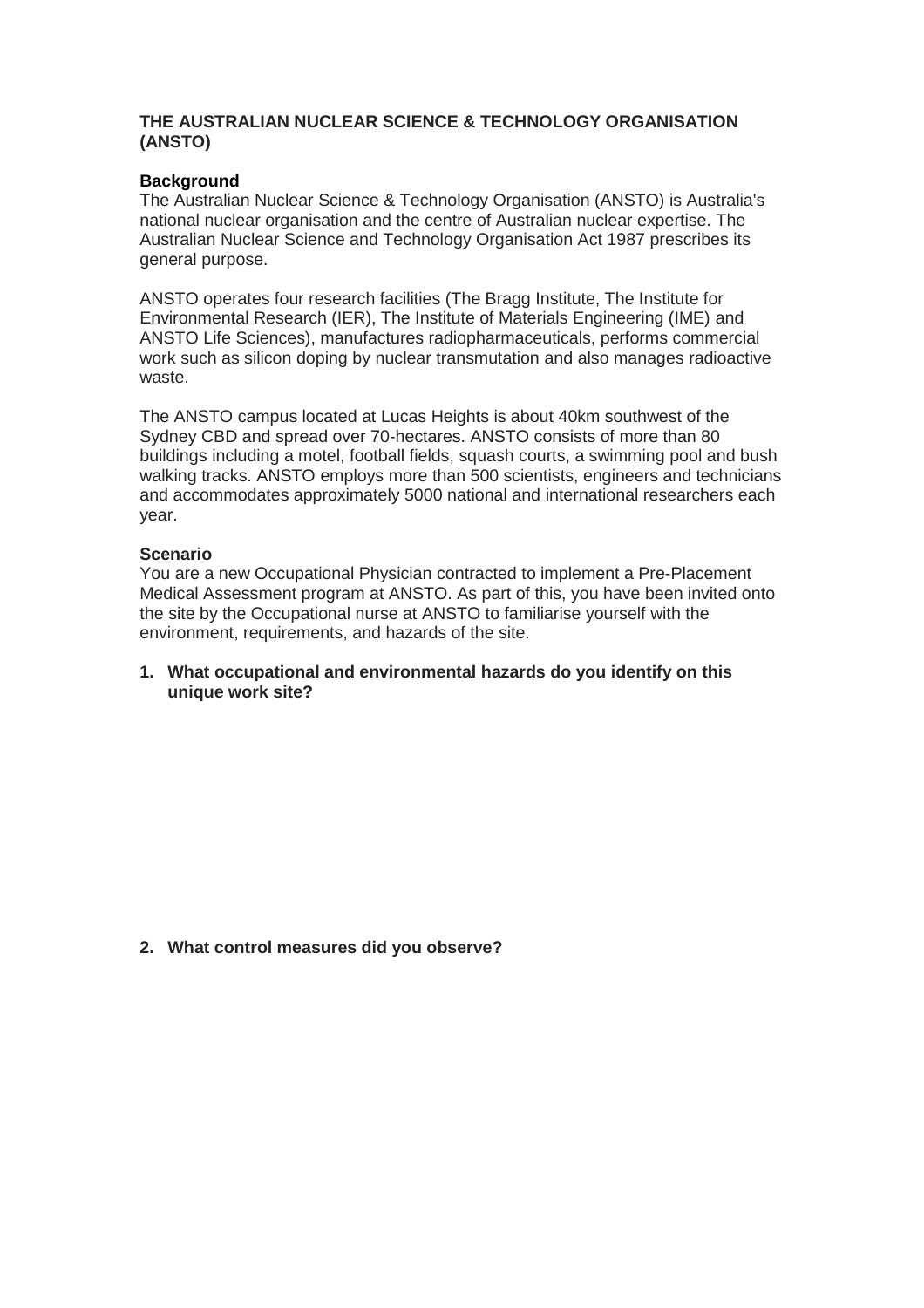**3. What safety critical aspects are important to consider in this work site developing a Pre-Placement Medical Assessment program?**

**4. What would you consider to be important health requirements (physical and psychological) for potential candidates of the area you visited?**

**5. Who do you need to involve to develop and implement a new Pre-Placement Medical Assessment Program?**

**6. What legal considerations are required in the implementation of the new Pre-Placement Medical Assessment Program?**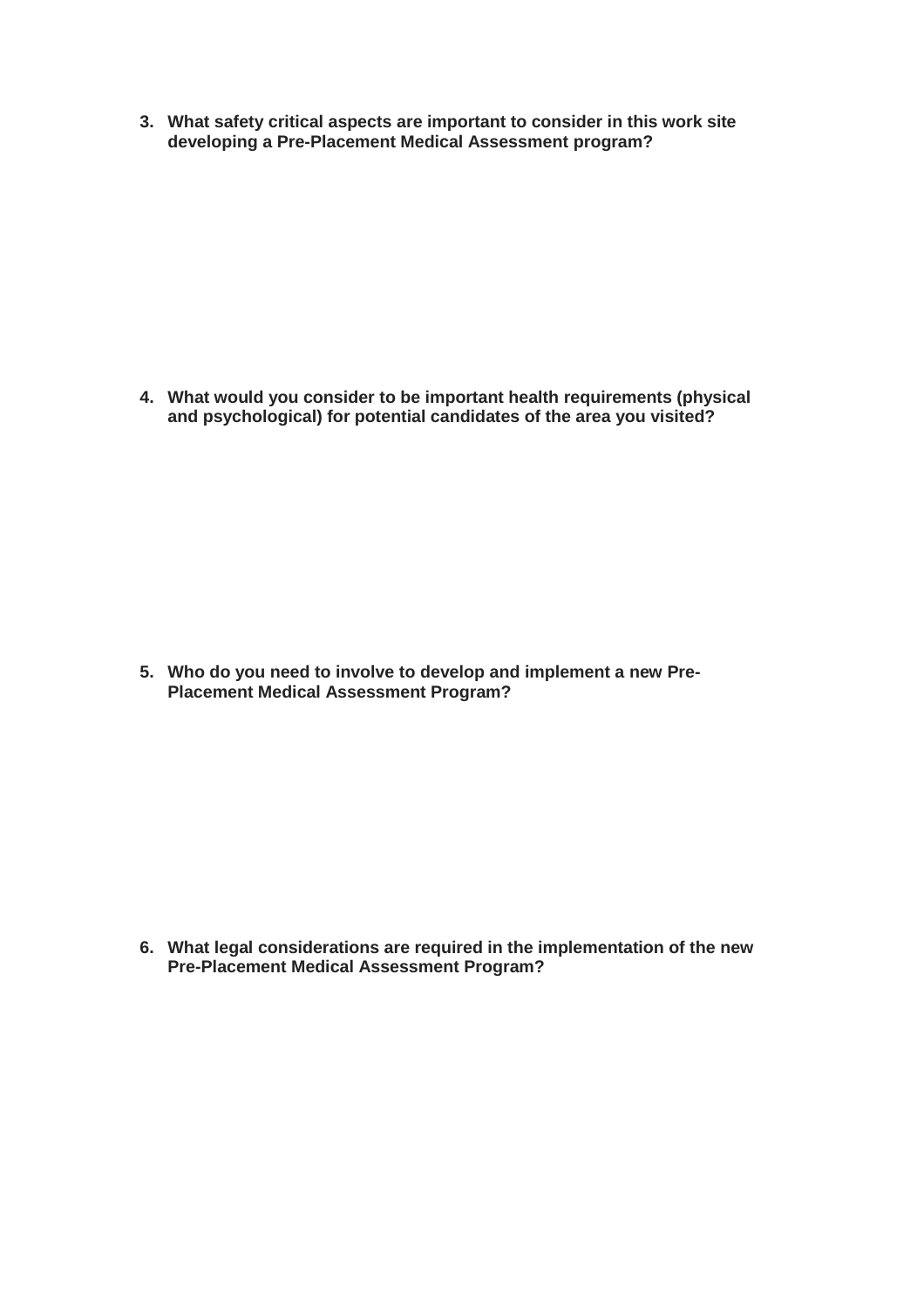## **TARONGA ZOO**

### **Background**

Taronga Zoo, situated on Bradleys Head, was officially opened on its current site on 7 October 1916. Taronga Zoo cares for 4,000 animals from over 350 species, many of which are threatened.

In striving to care for its animals Taronga Zoo:

- delivers a comprehensive veterinary care program with the resources and capacity for high quality medicine, surgery, diagnostics and pathology, and meeting current international standards for zoo and wildlife health care
- regularly monitors each animal appropriate to the health and wellbeing requirements for that species
- provides preventative health care programs, including effective quarantine for all incoming animals and the prevention of disease incursion from staff, visitors and free-ranging animals
- ensures staff awareness and understanding of Taronga's policies, procedures and reporting processes, and training relating to animal health
- provides staff with training in animal management, handling, conditioning, transport and animal welfare
- undertakes only animal encounters and presentations that deliver Taronga's conservation messages in an appropriate context and focus on natural behaviour, whilst providing for the dignity of the animal and not compromising the welfare of the animal
- carefully plans and properly prepares animals prior to transport and/or transfer to/from another zoo, exhibit, or presentation area
- develops and delivers Taronga's formal in-house training programs; ongoing 'on the job' training and professional development.

### **Scenario**

You provide occupational medical services to Taronga Zoo and you have been approached to provide advice in relation to the role of Zoo Keeper. Zoo Keepers are responsible for delivering high standards of animal care, supporting the zoo's breeding programs, conducting animal training and management practices for all the animals. Junior Zoo Keepers rotate through different animal exhibits but senior Zoo Keepers tend to specialise in one exhibit.

At recruitment, applicants for the role of Zoo Keeper complete a health declaration, advising if they have any pre-existing medical condition that may affect their capacity to perform the role. Taronga Zoo is seeking your advice in relation to documenting the job demands and hazards of the role of Zoo Keeper with a view to improving pre-employment medical screening processes.

### **1. List the physical job demands of a Zoo Keeper with particular reference to the elephant and giraffe exhibits?**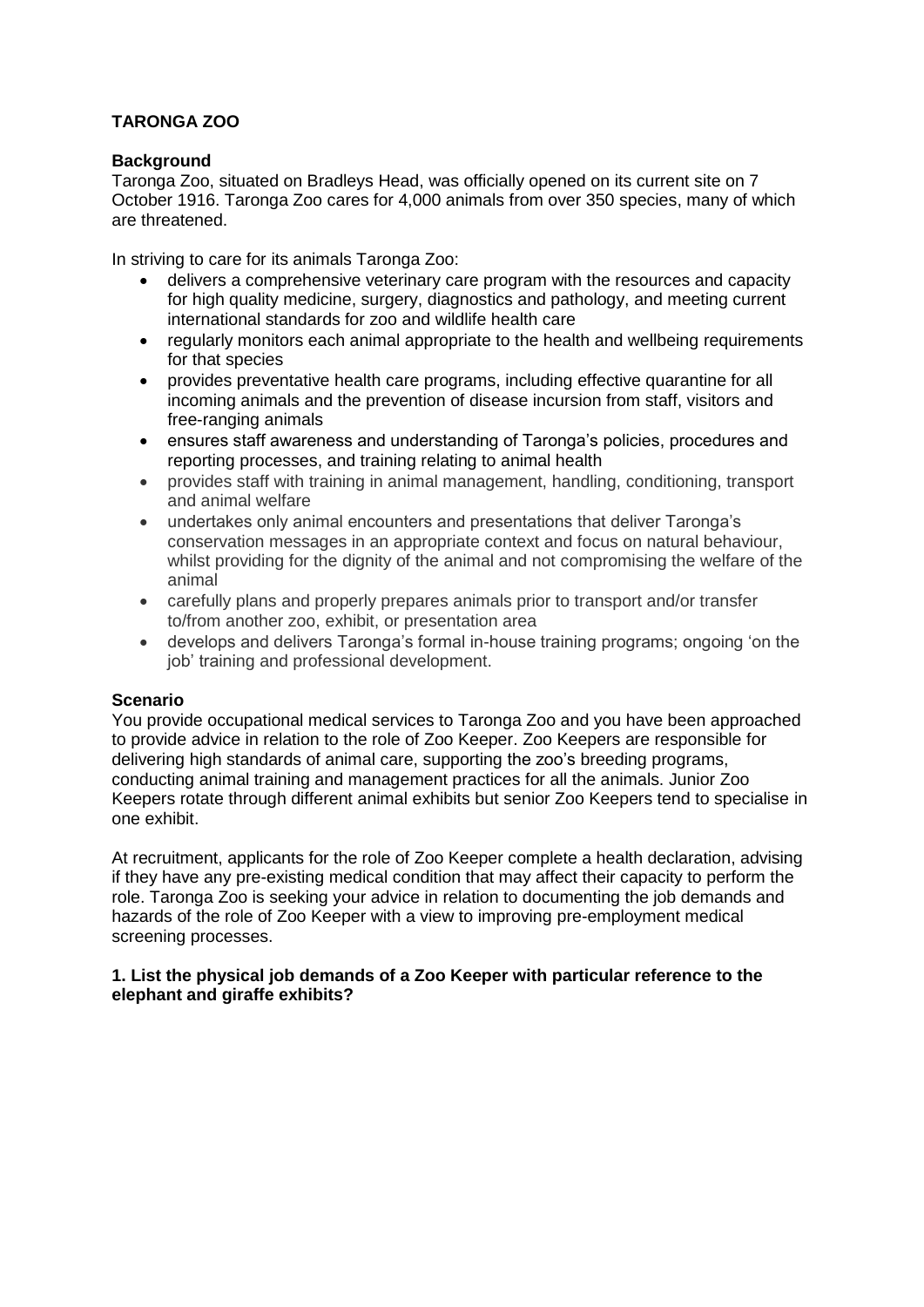**2. What other hazards are Zoo Keepers exposed to?**

**3. What infective agents could be of concern in the zoo environment and outline sources of risk?**

**4. How would you control the hazard that zoonoses pose to Zoo Keepers?**

**5. How may Q Fever be transmitted to Zoo Keepers**

**6. Outline the process to test and vaccinate for Q Fever**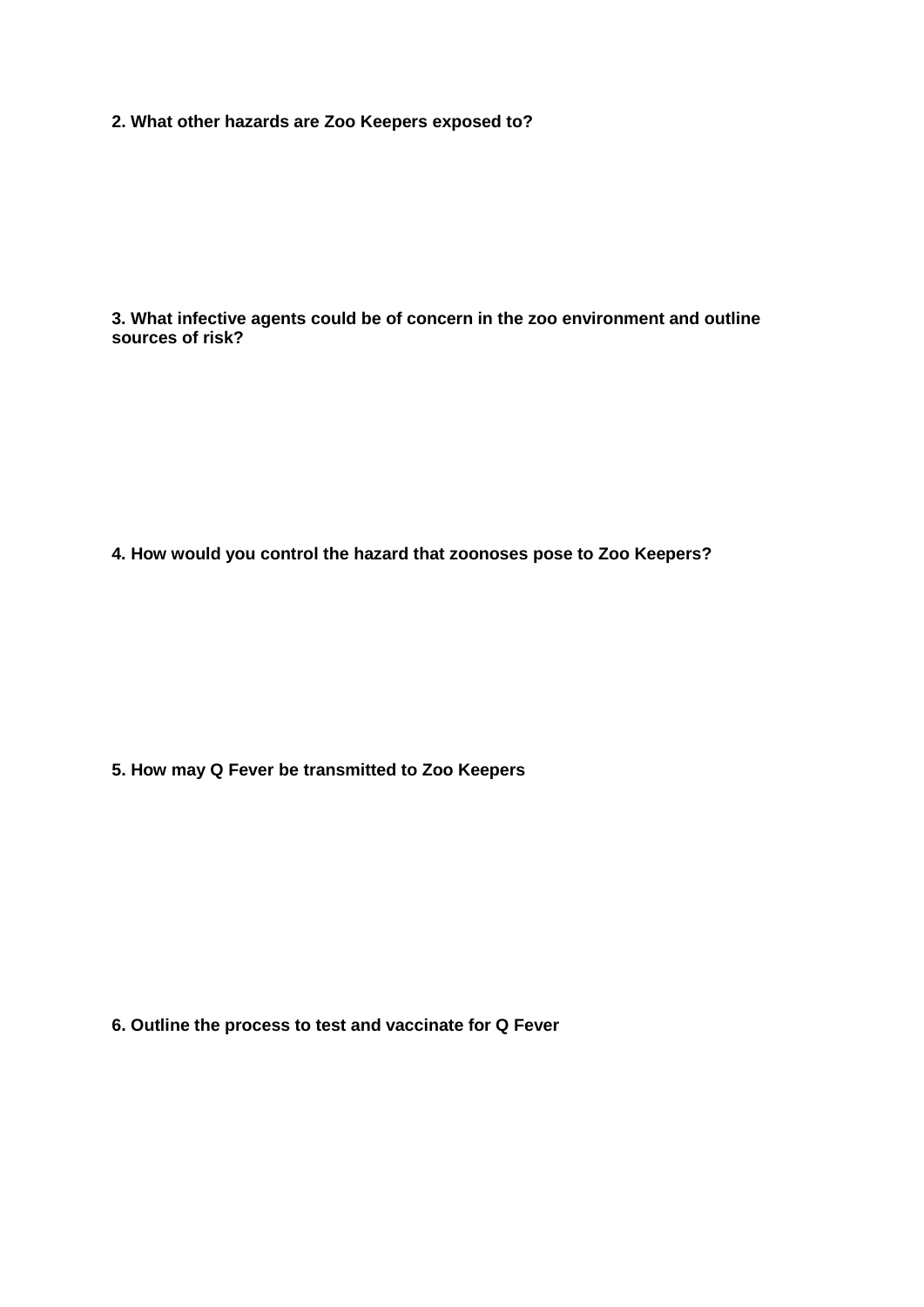### **SOLAR INDUSTRY RESEARCH FACILITY (SIRF) – UNIVERSITY OF NEW SOUTH WALES**

### **Background**

The Solar Industrial Research Facility (SIRF) is a showcase facility for solar cell research and development and a key educational asset for training the future leaders of the photovoltaics industry. It is the first facility of its kind in Australia. The SIRF was completed in 2011.

The SIRF aims to:

- demonstrate advanced solar cell manufacturing technology to a global customer base
- retain the existing PV research skill base and attract high profile international researchers and collaborations
- provide undergraduate engineering students access to hands on training in a solar cell production line
- provide undergraduate, post graduate and academic research staff from around Australia access to industrial manufacturing capabilities.

The facility includes:

- a silicon solar cell production line showcasing screen printed silicon monocrystalline and multicrystalline cells
- three laboratories for developing and demonstrating industrial scale advanced technologies.

#### **Scenario**

You have been approached by the site manager to comprehensively review the Work Health and Safety Management System at the SIRF. The SIRF has a number of important and uncommon hazards, and he is concerned that existing risk controls, incident response and personnel health and safety systems may be out of date. As part of this process, you have been invited to familiarise yourself with the environment, processes and hazards at the site.

### **1. What are some of the hazards you have observed at the site?**

#### **2. What control measures did you observe for these hazards?**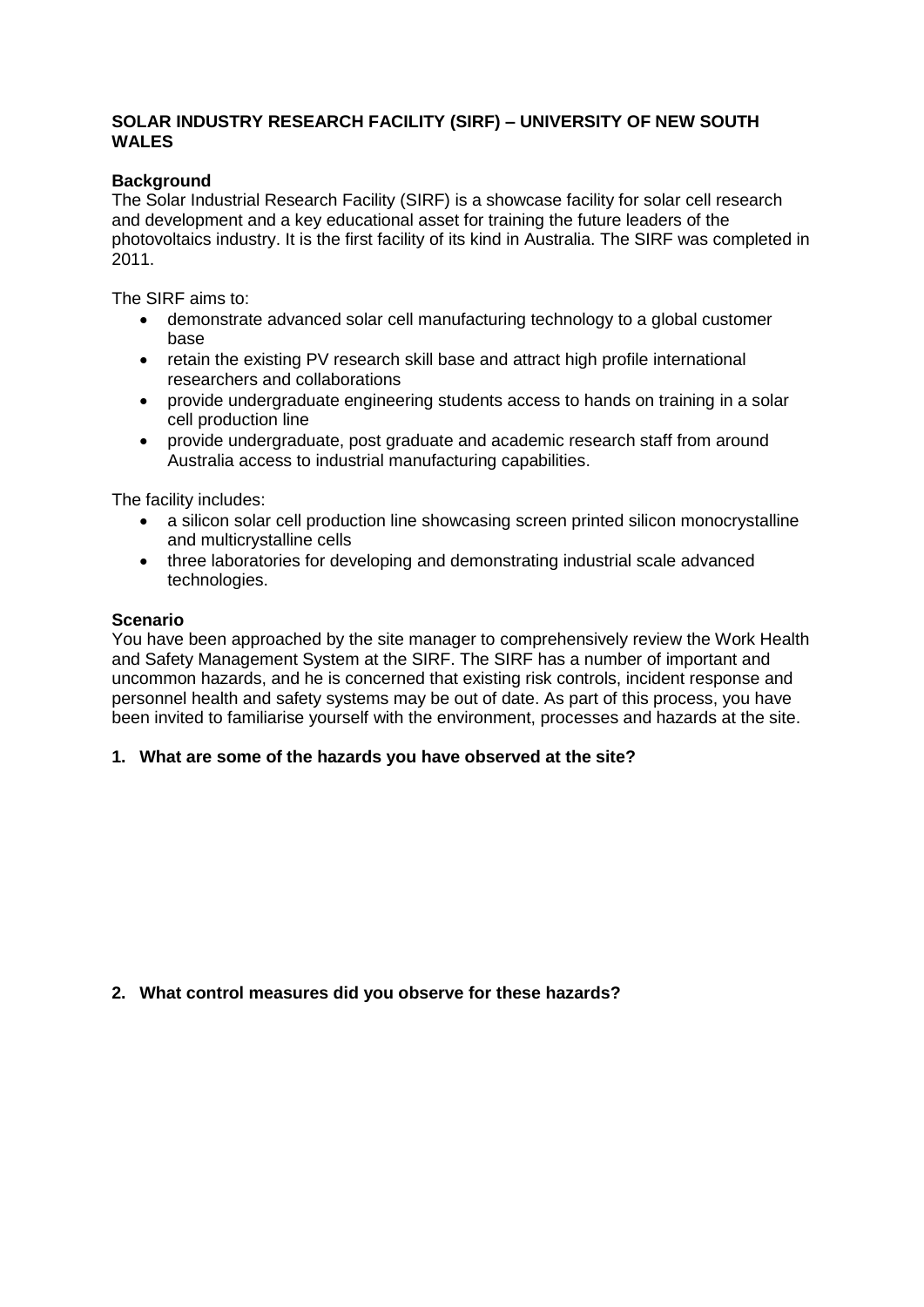**3. Some hazards at SIRF require specific emergency management protocols or incident management protocols. Identify these hazards. What protocols and risk controls are present for those hazards?**

**4. Do personnel at the SIRF currently undergo hazard monitoring and health surveillance activities? Is this required based on the hazards present at the facility?**

**5. How might you systematically assess the Work Health and Safety systems at facilities like the SIRF? Identify the relevant guidelines, policy, regulatory or legislative, or locations that would be essential for your assessment? If guidance was limited, how would you approach the assessment?**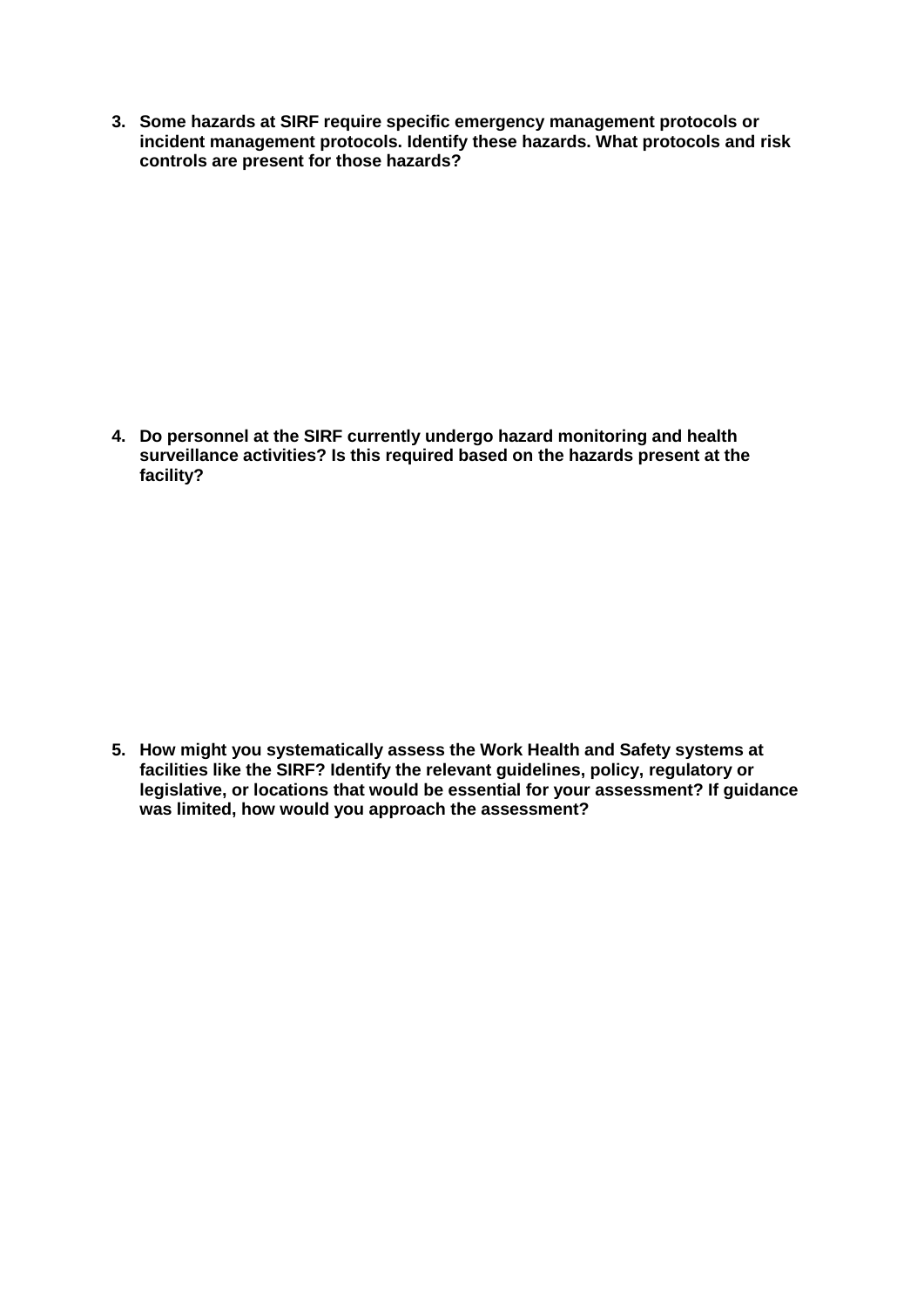#### **SYDNEY TRAINS**

#### **Background**

The first railway in Sydney was opened between Sydney and Parramatta in 1855. Since that time the passenger network has grown to 961km of electrified track and 178 stations over eight lines. Over 1 million customer journeys occur each weekday and over 340 million customer journeys annually. Approximately 3,200 trips are timetabled per weekday. Sydney Trains was formed in 2013 when RailCorp was split into a suburban operator, Sydney Trains, which is also responsible for maintaining the network and fleet, and NSW TrainLink which operates the intercity and country services.

#### **Scenario**

#### **1. Outline the main job demands of a train driver**

**2. List the main safety systems on the train and trackside**

**3. Describe the train signal aspects and what they mean**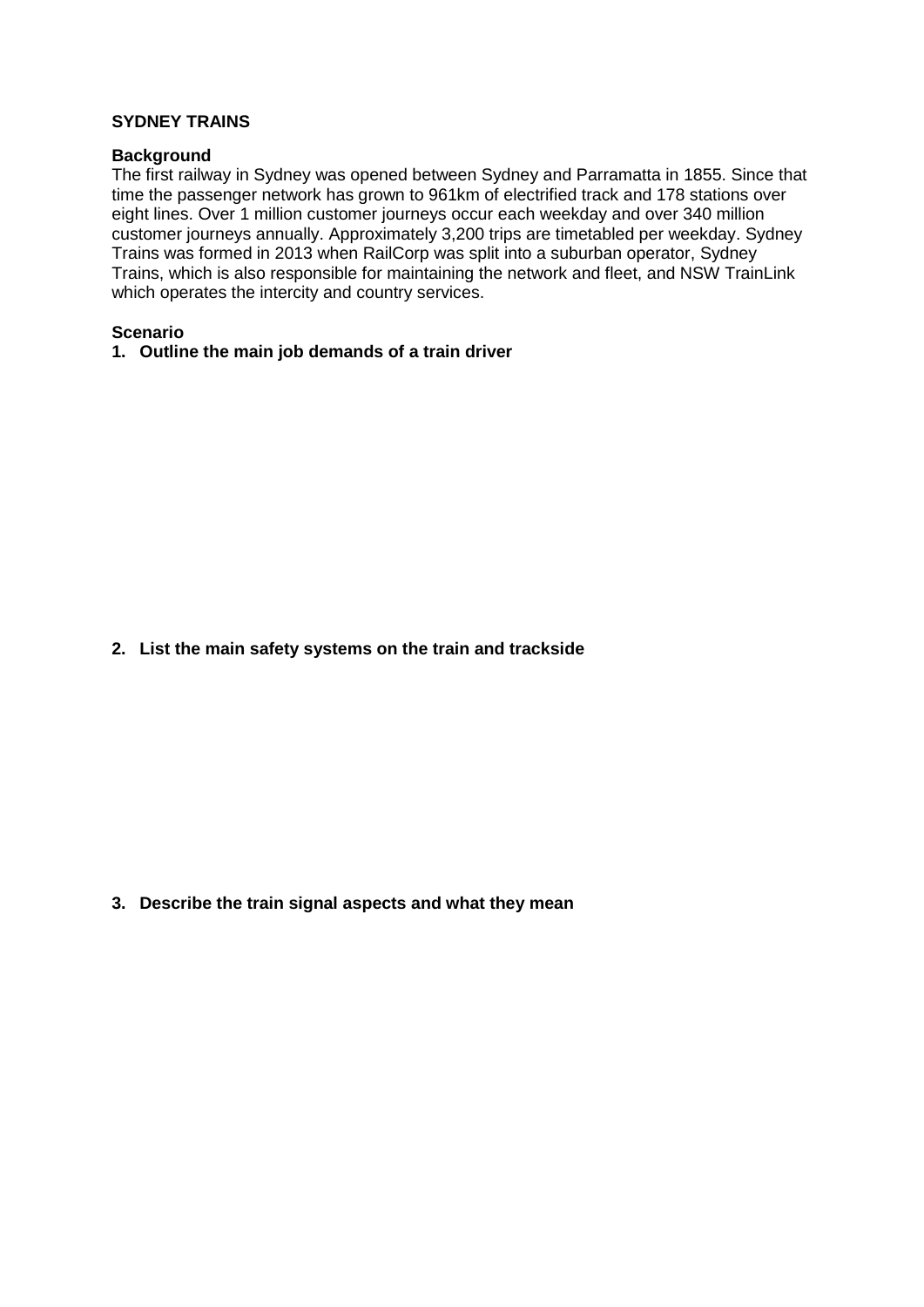**4. You are an authorised health professional asked to review Mr Smith who is aged 54 and has worked as a train driver for Sydney Trains for 34 years. He presents for a routine category 1 assessment and you note his blood pressure to be 192/100 reducing to 184/96 after 15 minutes rest. His cardiac risk level is calculated to be 12% and he is asymptomatic. What would be your next steps?**

**5. You are an authorised health professional asked to assess Mr Clarke, who is a train driver, for a category 1 assessment. What factors on history and examination would lead to you request a sleep study?**

**6. Mr Clarke's sleep study shows severe sleep apnoea. Outline the next steps. How is compliance measured? What are the options if treatment is refused?**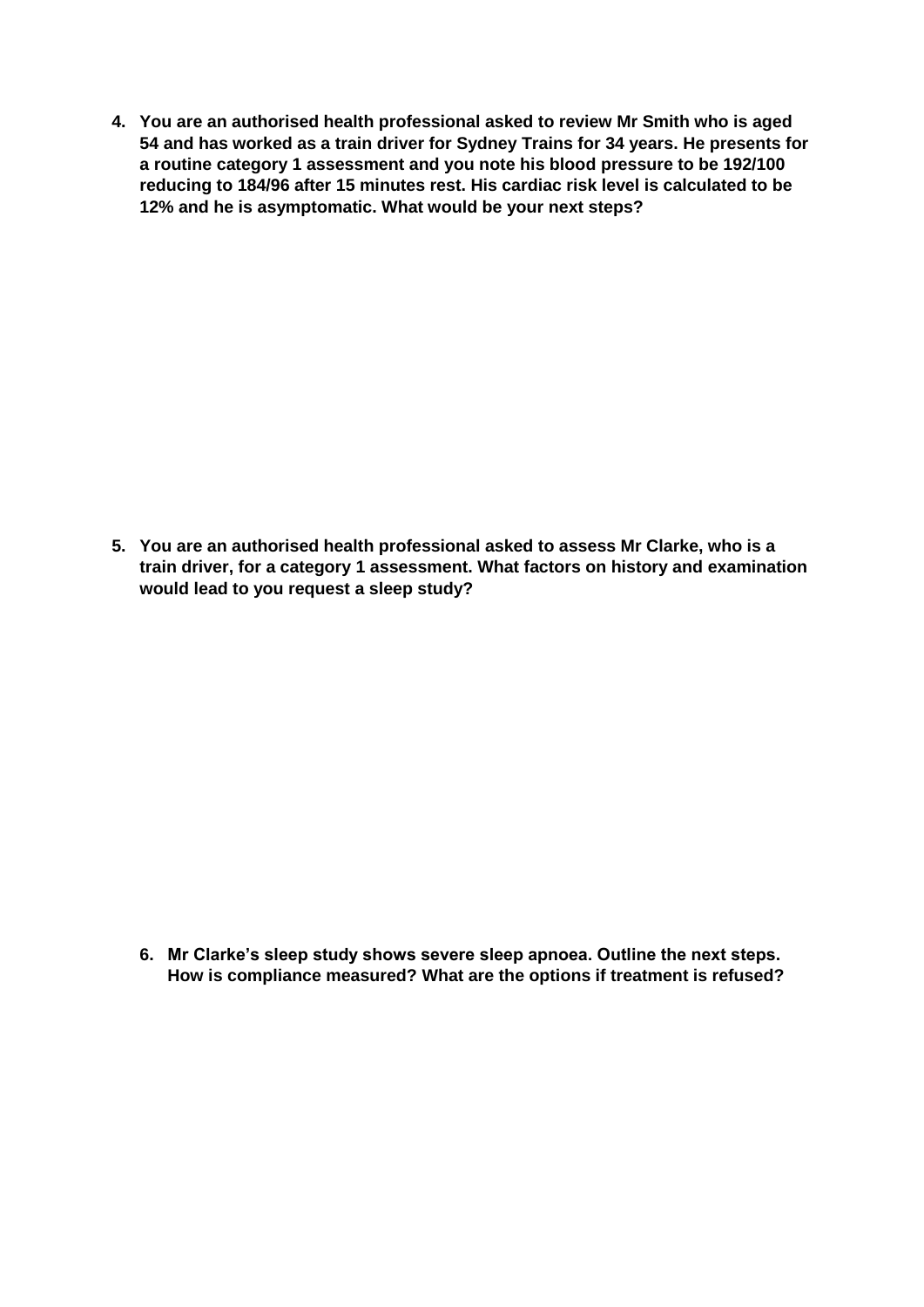# **THE SYDNEY OPERA HOUSE**

### **Background**

The Sydney Opera House is a World Heritage-listed masterpiece of 'human creative genius' that belongs to all Australians. Since opening in 1973, Jørn Utzon's masterpiece has become a meeting place for matters of local, national and international significance as well as a site where arts of all kinds flourish.

It is Australia's number one tourist destination and its busiest performing arts centre, welcoming more than 8.2 million visitors a year and hosting more than 2,000 performances attended by more than 1.5 million people.

The Sydney Opera House is an Executive Agency of the NSW Department of Planning and Environment. The Sydney Opera House is operated and maintained for the Government of New South Wales by the Sydney Opera House Trust, which is constituted as a body corporate under the Sydney Opera House Trust Act 1961.

The daily operations of The Sydney Opera House involve performing arts (venue hire and performances), visitor experience (food and beverage, tours, retail and ticketing) as well as critical organisational functions such as security and corporate administration.

### **Scenario**

You are the nominated occupational physician contracted to oversee occupational health and work place injury management to The Sydney Opera House employees. You are asked to assess a senior sound engineer who is experiencing hearing impairment and a ringing noise in his right ear after being exposed to a sudden loud noise at work due to a faulty sound system.

**1. Describe in detail how you would go about this?** 

**2. Other than noise, what are the other occupational and environmental health hazards to this work place?**